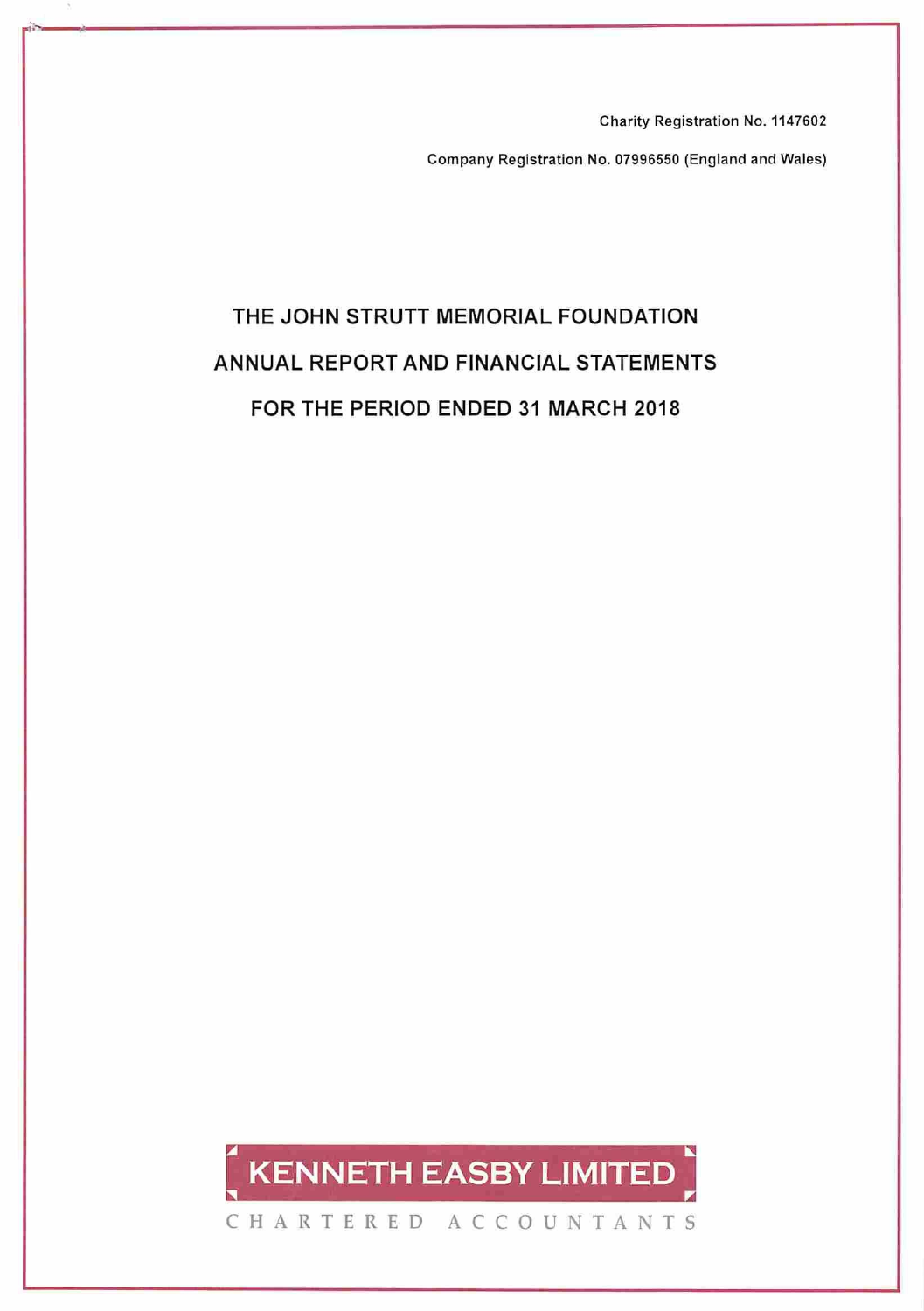### LEGAL AND ADMINISTRATIVE INFORMATION

 $\mathbf{r} = \mathbf{r} \times \mathbf{r}$ 

| <b>Trustees</b>          | Mr R F De Robeck<br>Mr P McCormick OBE<br>Mr C Metcalfe-Gibson<br>Mr E M F Penrose<br>Mr W Telfer-Smollett   |
|--------------------------|--------------------------------------------------------------------------------------------------------------|
| <b>Charity number</b>    | 1147602                                                                                                      |
| <b>Company number</b>    | 07996550                                                                                                     |
| <b>Registered office</b> | c/o John G Hills<br>The Estate Office<br>Leybum<br>North Yorkshire<br>DL8 5EW                                |
| Auditor                  | Kenneth Easby Limited<br>Oak House<br><b>Market Place</b><br><b>Bedale</b><br>North Yorkshire<br>DL8 1AQ     |
| <b>Bankers</b>           | <b>Barclays Bank Plc</b><br>31 High Row<br>Darlington<br><b>County Durham</b><br><b>DL37QS</b>               |
| <b>Solicitors</b>        | <b>McCormicks</b><br><b>Wharfedale House</b><br>35/37 East Parade<br>Harrogate<br>North Yorkshire<br>HG1 5LQ |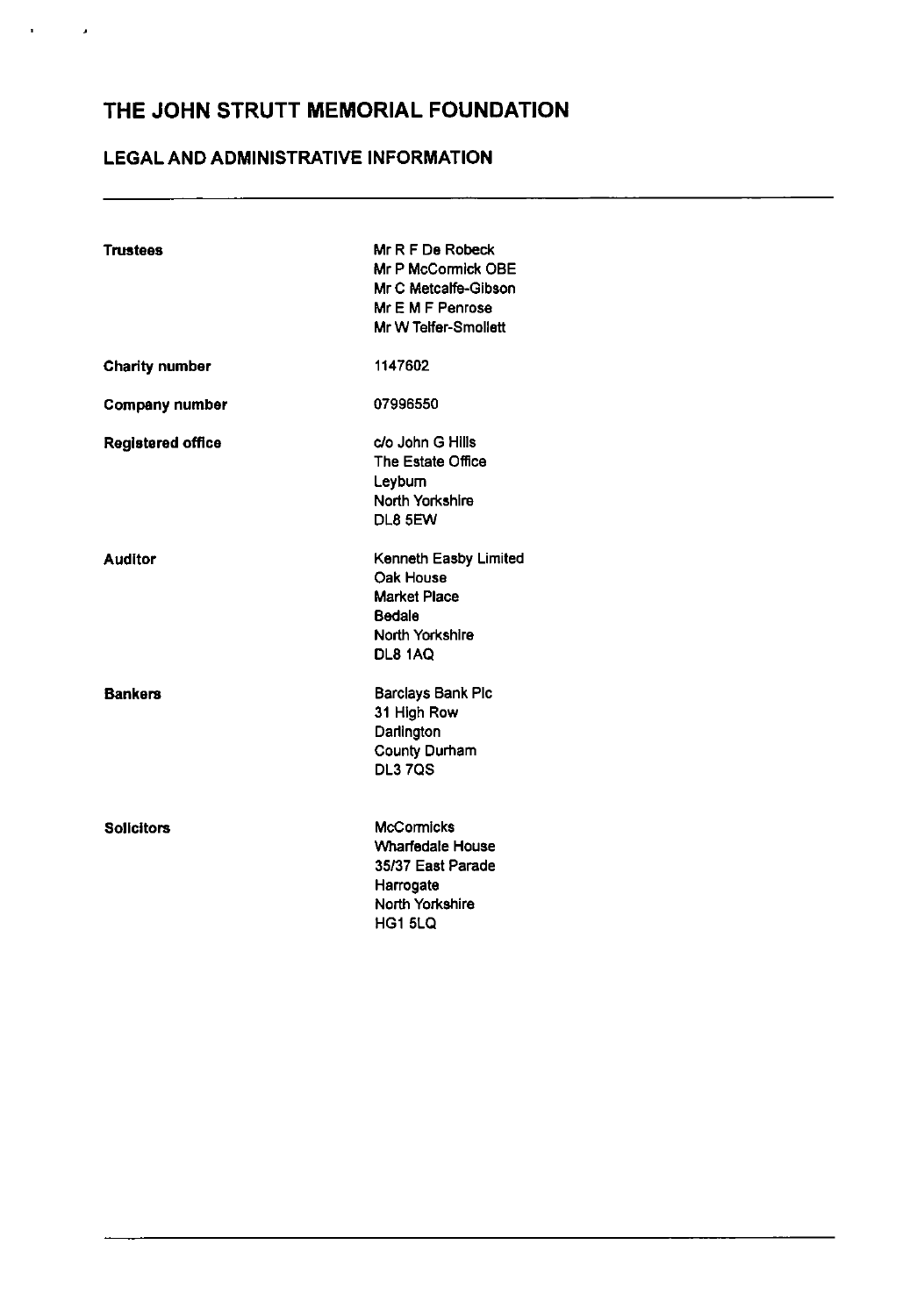### **CONTENTS**

 $\mathcal{A}^{\text{max}}_{\text{max}}$  and  $\mathcal{A}^{\text{max}}_{\text{max}}$ 

|                                         | Page                    |
|-----------------------------------------|-------------------------|
| Trustees' report                        | $1 - 3$                 |
| Statement of trustees' responsibilities | $\overline{\mathbf{4}}$ |
| Independent auditor's report            | $5 - 6$                 |
| Statement of financial activities       | 7                       |
| <b>Balance sheet</b>                    | 8                       |
| Statement of cash flows                 | 9                       |
| Notes to the financial statements       | $10 - 14$               |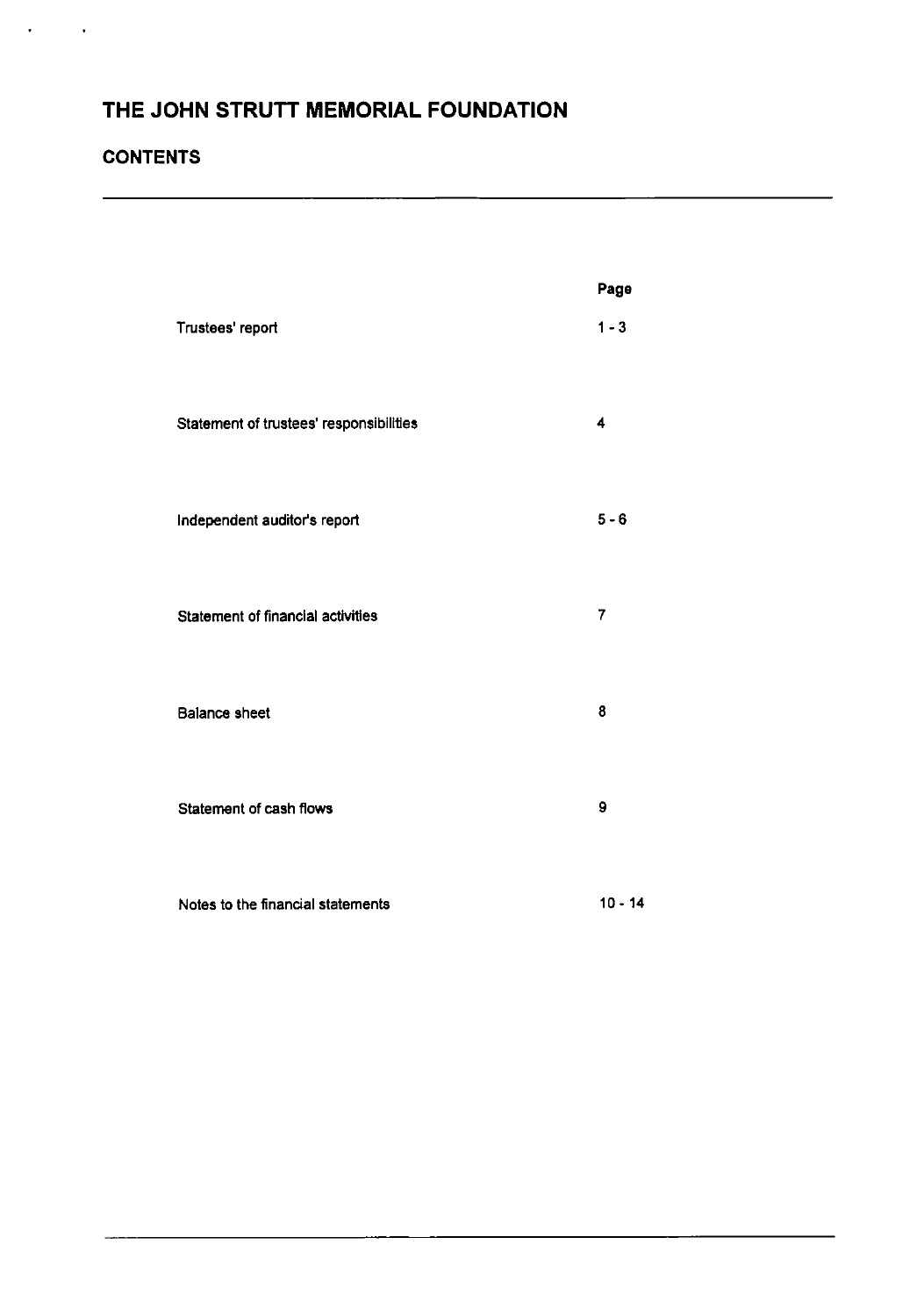## TRUSTEES' REPORT (INCLUDING DIRECTORS' REPORT) FOR THE PERIOD ENDED 31 MARCH 2018

The trustees present their report and financial statements for the period ended 31 March 2018.

The finandal statements have been prepared in accordance with the accounting policies set out in note 1 to the financial statements and comply with the charity's Memorandum and Articles of Association, the Companies Act 2006 and 'Accounting and Reporting by Charities: Statement of Recommended Practice applicable to charities preparing their accounts in accordance with the Financial Reporting Standard applicable in the UK and Repubfic of Ireland (FRS 102)' (as amended for accounting periods commencing from <sup>1</sup> January 2016).

### Objectives and activities

The charity's objects are to support registered charities In the achievement of their charitable objectives within the counties of Cumbrla and Derbyshire, in particular those charities or charitable objectives that have a connection with The John Strutt Conservation Foundation, The John Strutt Charity and The John Strutt Centre for Parrot Conservation.

In order to meet it's charitable objectives the charity is involved in providing grants to individuals and organlsatlons.

### Long term alms and objectives

The charity's objects are specifically restricted to the following:

- 1. To benefit such other exclusively charitable objectives and purposes within the counties of Cumbrla and/or Derbyshire, as the charity may determine from time to time, in particular those charitable objectives and purposes that have a connection with:
	- a. The John Strutt Conservation Foundation
	- b. The John Strutt Charity; and
	- c. The John Strutt Centre for Parrott Conservation; and
- 2. to support registered charities in the achievement of their charitable objectives within the county of Cumbria, in particular those charities or charitable objectives that have a connection with:
	- a. The John Strutt Conservation Foundation
	- b. The John Strutt Charity; and
	- c. The John Strutt Centre for Parrott Conservation.

These aims and objectives involve the consolidation and enhancement of the charity's capital value base, involving the retention and on-going improvement of charity assets.

### Public benefit statement

The trustees have paid due regard to guidance issued by the Charity Commission in deciding what activities the charity should undertake.

### Achievements and performance

The current year has principally been one of assessment and consolidation. A gift of assets to the charity, has provided a substantial uplifi in the charity's capital base. Several of the charity's property assets have been relet on enhanced terms, and a number of other assets are in the process of being improved, with a view to achieving enhanced letting returns. The benefits conveyed by this performance, are prlmarfiy reflected in the capacity of the charity to provide finandal support to the assodated charities, and thereby the wider public, but also on a more local level to enhance and improve the environment in and around the Derbyshire base. On a wider basis, there is an on-going review of the charity's assets, to establish the full capital value of these, and also understand how these might be utfiised to full advantage, by retention and improvement, or in some cases by smafi-scale disposal and re-investment.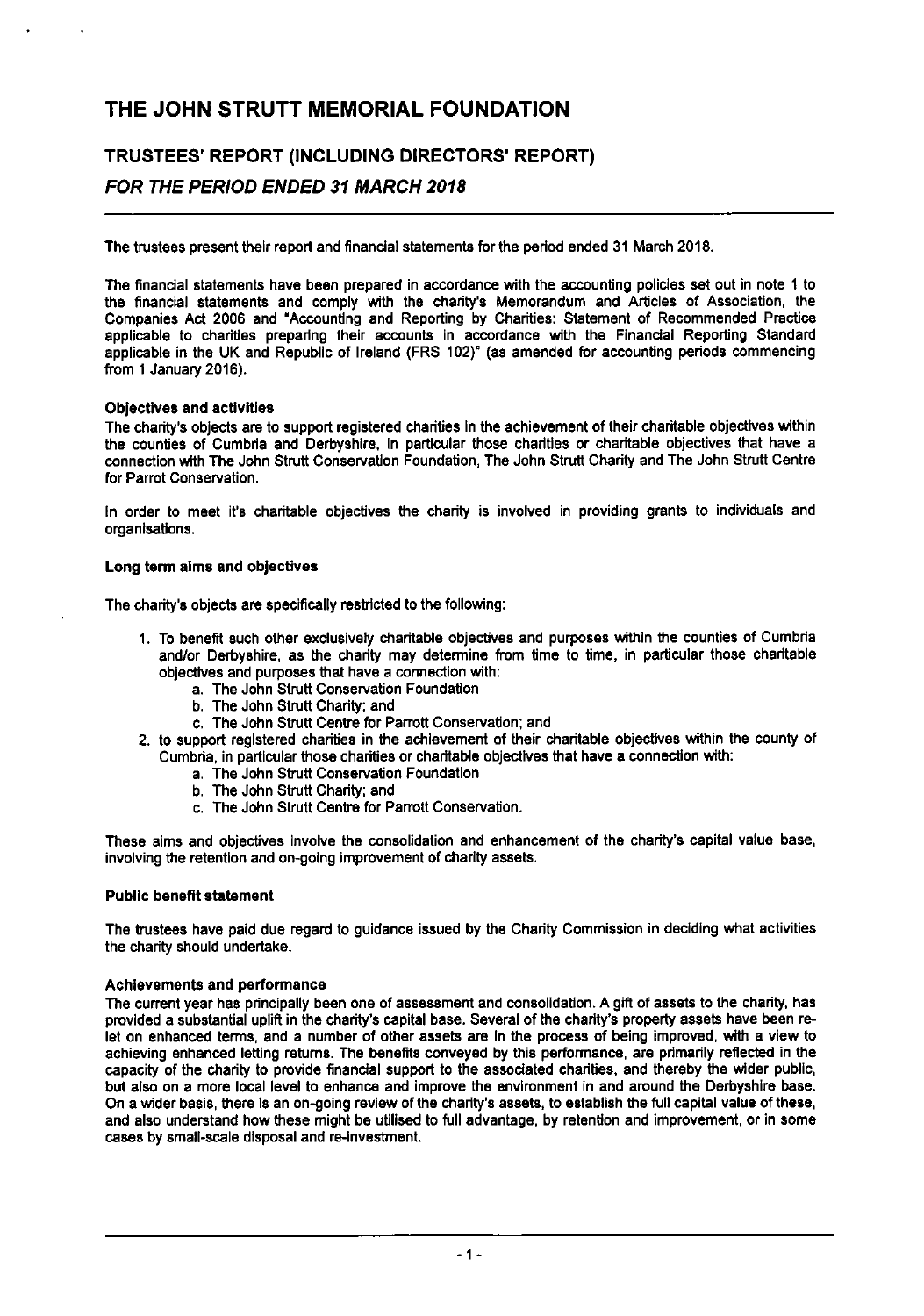## TRUSTEES' REPORT (INCLUDING DIRECTORS' REPORT) (CONTINUED) **FOR THE PERIOD ENDED 31 MARCH 2018**

### Investment Assets

The Foundation owns a number of houses, farm buildings and plots of land. These properties are let to provide income to support the charity's objectives. During the year there has been significant maintenance work undertaken on the portfolio of properties to return them to a marketable condition.

### Financial review

The Statement of Financial Activities shows net income for the period of 62,490,379 (2017: ENII). Total funds at 31 March 2018 were £3,632,119 compared to £Nil in 2017.

The principal funding source during the year was a donation of  $E2,440,200$  from the Executors of the J H Strutt Estate in the form of several investment properties, together with a private loan amounting to £70,000.

### Reserves policy

It is the policy of the charity that unrestricted funds which have not been designated for a specific use should be maintained at a level equivalent to between three and six month's expenditure. The trustees considers that reserves at this level will ensure that, in the event of a significant drop in funding, they will be able to continue the charity's current activities while consideration is given to ways in which additional funds may be raised. This level of reserves has been maintained throughout the period.

### Risk factors

The trustees have assessed the major risks to which the charity is exposed, and are satisfied that systems are in place to mitigate exposure to the major risks.

Investment property, and its capacity to generate income, is the charity's most important asset. As such the principal risks to which the charity is exposed are those associated with this type of property.

Legal & political risks - Due to changes in the legal framework governing investment property, and/or the wider political framework affecting rural and residential property. These risks are more difficult to mitigate, but paying close attention to developments in these areas and taking advice from the relevant professionals, as part of the management function, will limit any negative impacts.

Physical Loss- Due to natural or man-made damage, is the most direct risk, and the property asset is thus properly insured against such occurrences, proper maintenance Is cerned out together with regular property inspections.

Loss of income - As a result of lack of tenants, or tenants inability to pay, ls also a risk, which is met by undertaking proper management to secure occupation and maintain control of debt.

### Plans for future periods

There is an on-going review of the charity's assets, to establish the full capital value of these, and also understand how these might be utilised to full advantage, by retention and Improvement, or in some cases by small-scale disposal and re-investment. The programme of improvement to existing properties is also set to continue, to drive forward ths aims and objectives of raising income, and asset value, to enable the charity to support its associated charitable endeavours.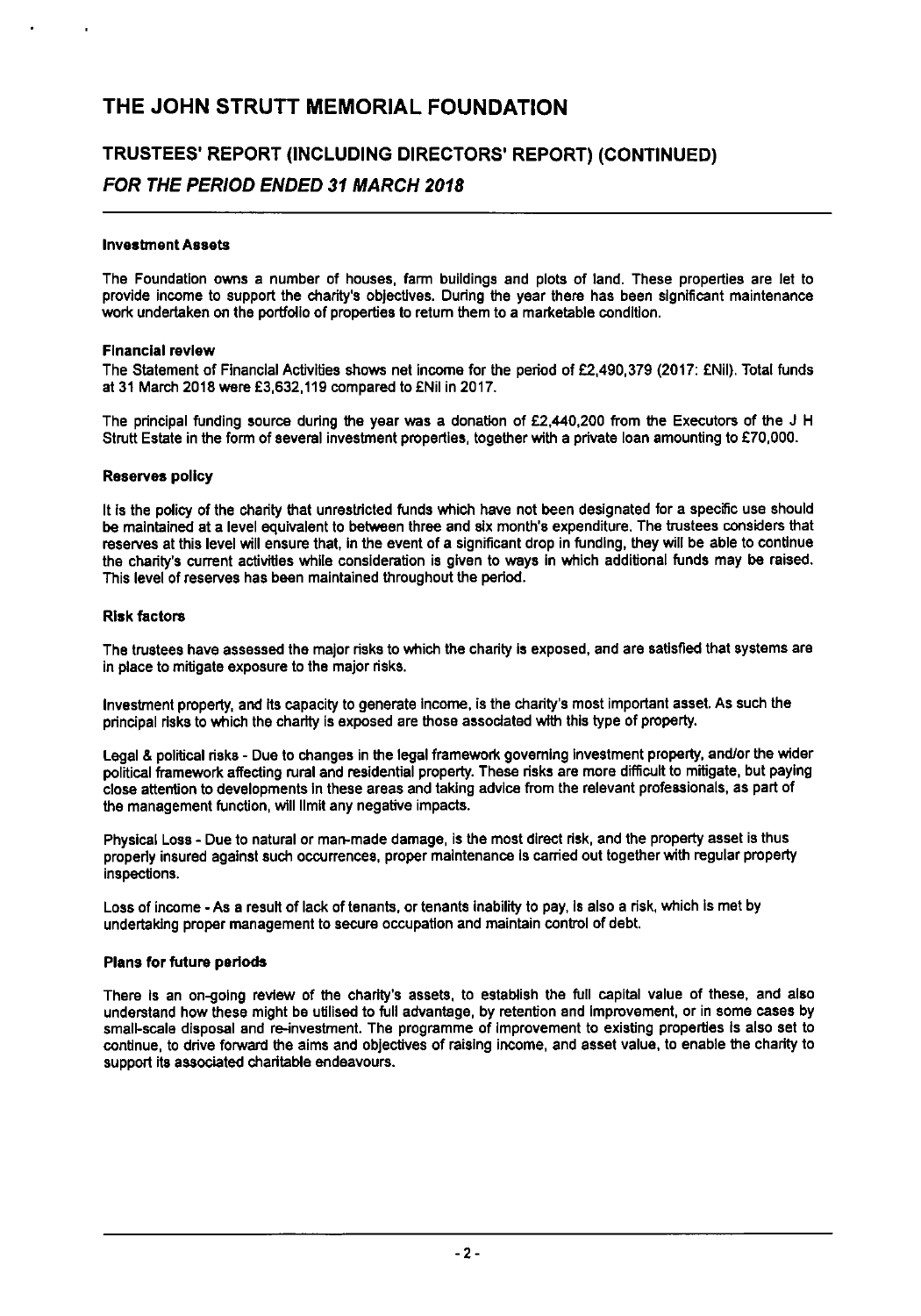## TRUSTEES' REPORT (INCLUDING DIRECTORS' REPORT) (CONTINUED)

### FOR THE PERIOD ENDED 31 MARCH 2018

### Structure, governance and management

The charity is a company limited by guarantee, and is governed by a Memorandum and Articles of Association,

The trustees, who are also the directors for the purpose of company law, and who served during the period and up to the date of signature of the financial statements were: Mr R F De Robeck Mr P McCormick OBE Mr C Metcalfe-Gibson Mr E M F Penrose Mr W Telfer-Smollett

The board of trustees has the power to appoint additional trustees as it considers appropriate.

None of the trustees has any beneficial interest in the company. All of the trustees are members of the company and guarantee to contribute E1 in the event of a winding up.

The charity is operated as a company controlled by a board of Trustees. Major strategic and policy decisions, and those involving major areas of expenditure are made by the full board, currently consisting of five Trustees. Lower level management decisions are delegated to the Trustee in charge of the estate management role, currently Mr R F De Robeck, with day to day management delegated to the estates managing agents, John G Hills & Partners, working with other professional advisors.

No formal training is given to the trustees but recruitment is only made from those who support the charity's objectives and are considered well qualified to contribute to its work.

All trustees give their time freely and no trustee remuneration was paid in the year,

### Auditor

Kenneth Easby Limited were appointed as auditor to the company and a resolution proposing that they be reappointed will be put at a General Meeting.

### Disclosure of information to auditor

Each of the trustees has confirmed that there ls no information of which they are aware which is relevant to the audit, but of which the auditor is unaware. They have further confirmed that they have taken appropriate steps to identify such relevant information and to establish that the auditor is aware of such information.

The trustees' report was approved by the Board of Trustees.

 $R$  total del

Mr R F De Robsck Trustee Dated: 19 November 2018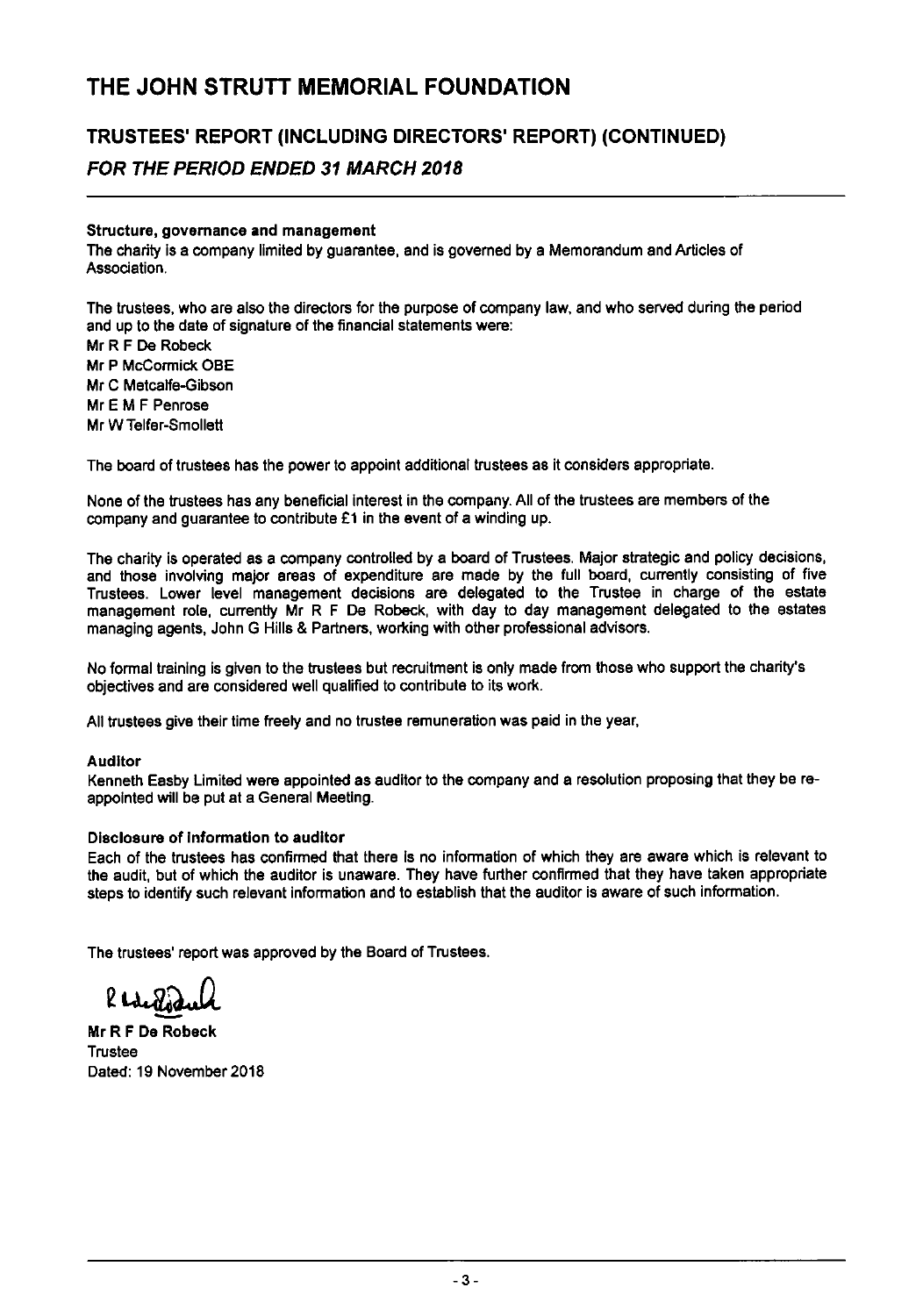## STATEMENT OF TRUSTEES' RESPONSIBILITIES

### **FOR THE PERIOD ENDED 31 MARCH 2018**

The trustees, who are also the directors of The John Strutt Memorial Foundation for the purpose of company law, are responsible for preparing the Trustees' Report and the financial statements in accordance with applicable law and United Kingdom Accounting Standards (United Kingdom Generally Accepted Accounting Practice).

Company Law requires the trustees to prepare financial statements for each financial year which give a true and fair view of the state of affairs of the charity and of the incoming resources and application of resources, including the income and expenditure, of the charitable company for that period.

In preparing these finandal statements, the trustees are required to:

- select suitable accounting poficies and then apply them consistently;

- observe the methods and principles in the Charities SORP;
- make judgements and estimates that are reasonable and prudent;

- state whether applicable UK Accounting Standards have been folhwed, subject to any material departures disdosed and explained in the financial statements; and

- prepare the flnandal statements on the going concern basis unless it is inappropriate to presume that the charity will continue in operation.

The trustees are responsible for keeping adequate accounting records that disclose with reasonable accuracy at any time the financial position of the charity and enable them to ensure that the financial statements comply with the Companies Act 2006. They are also responsible for safeguarding the assets of the charity and hence for taking reasonable steps for the prevention and detection of fraud and other irregularities.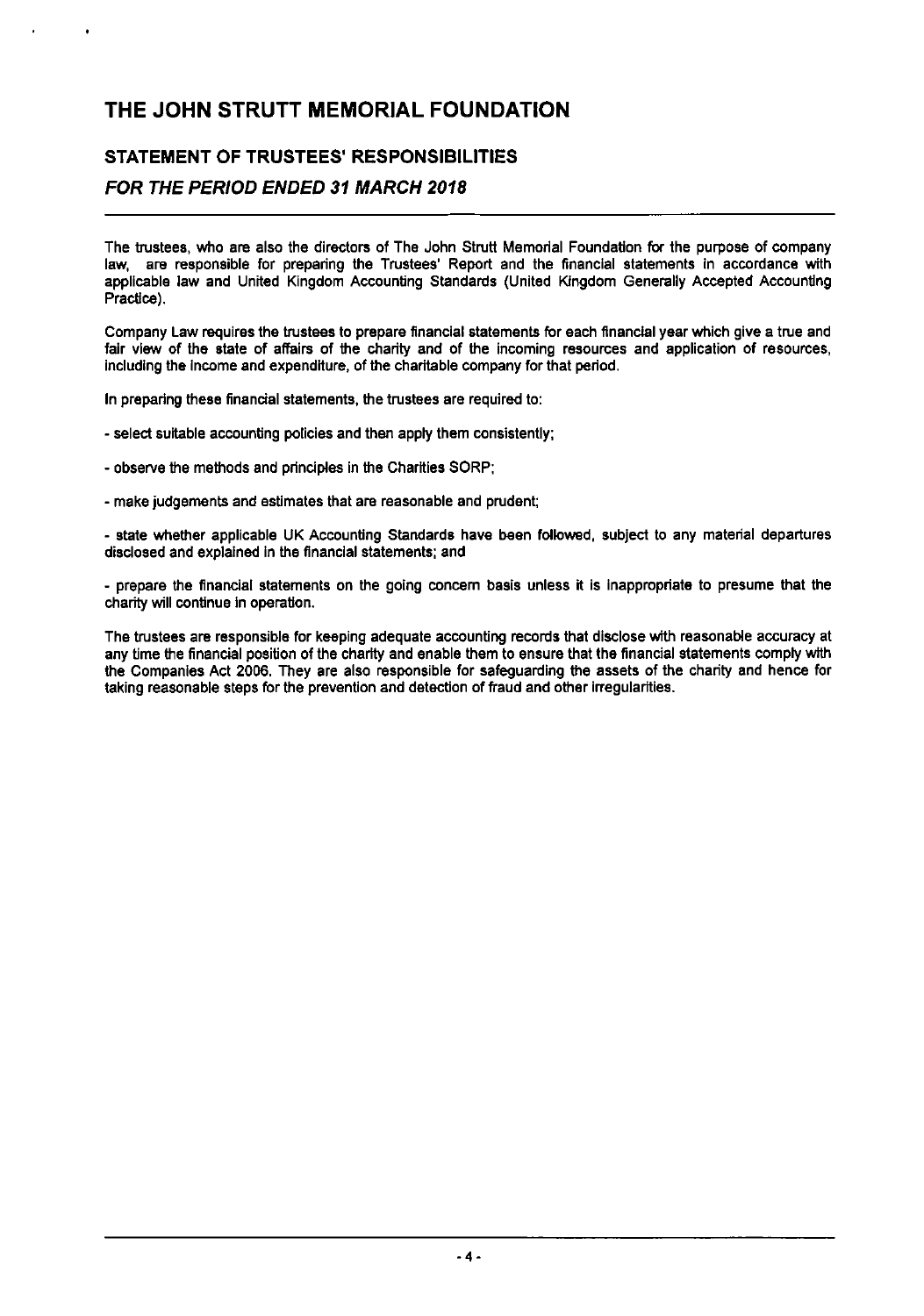### INDEPENDENT AUDITOR'S REPORT

### TO THE TRUSTEES OF THE JOHN STRUTT MEMORIAL FOUNDATION

### **Opinion**

We have audited the financial statements of The John Strutt Memorial Foundation (the 'charity') for the period ended 31 March 2018 which comprise the statement of financial activities, the balance sheet, the statement of cash flows and the notes to the financial statements, including a summary of significant accounting policies. The financial reporting framework that has been applied in their preparation is applicable law and United Kingdom Accounting Standards, including Financial Reporting Standard 102 The Financial Reporting Standard applicable in the UK and Republic of Ireland (United Kingdom Generally Accepted Accounting Practice).

In our opinion, the financial statements:

- give a true and fair view of the state of the charitable company's affairs as at 31 March 2018 and of its incoming resources and application of resources, for the period then ended;
- have been properly prepared in accordance with United Kingdom Generally Accepted Accounting Practice; and
- have been prepared in accordance with the requirements of the Companies Act 2006.

### Basis for opinion

We conducted our audit in accordance with International Standards on Auditing (UK) (ISAs (UK)) and applicable law. Our responsibilities under those standards are further described in the Auditor's responsibilities for the audit of the accounts section of our report. We are independent of the charity in accordance with the ethical requirements that are relevant to our audit of the accounts in the UK, induding the FRC's Ethical Standard, and we have fulfilled our other ethical responsiblfitles In accordance with these requirements. We believe that the audit evidence we have obtained is sufficient and appropriate to provide a basis for our opinion.

### Conclusions relating to going concern

We have nothing to report in respect of the following matters in relation to which the ISAs (UK) require us to report to you where:

- the trustees' use of the going concern basis of accounting in the preparation of the financial statements is not appropriate; or
- the trustees have not disclosed In the financial statements any identified material uncertainties that may cast significant doubt about the charity's ability to continue to adopt the going concern basis of accounting for a period of at least twelve months from the date when the financtal statements are authorised for issue.

### Other information

The trustees are responsible for the other information. The other information comprises the information included in the annual report, other than the financial statements and our auditor's report thereon. Our opinion on the financial statements does not cover the other information and we do not express any form of assurance condusion thereon.

In connection with our audit of the financial statements, our responsibility is to read the other information and, in doing so, consider whether the other information is materlafiy inconsistent with the financial statements or our knowledge obtained in the audit or otherwise appears to be materially misstated. If we identify such material inconsistencies or apparent material misstatements, we are required to determine whether there is a material misstatement in ths financtal statements or a material misstatement of the other information. If, based on the work we have performed, we conclude that there is a material misstatement of this other information, we are required to report that facL

We have nothing to report in this regard.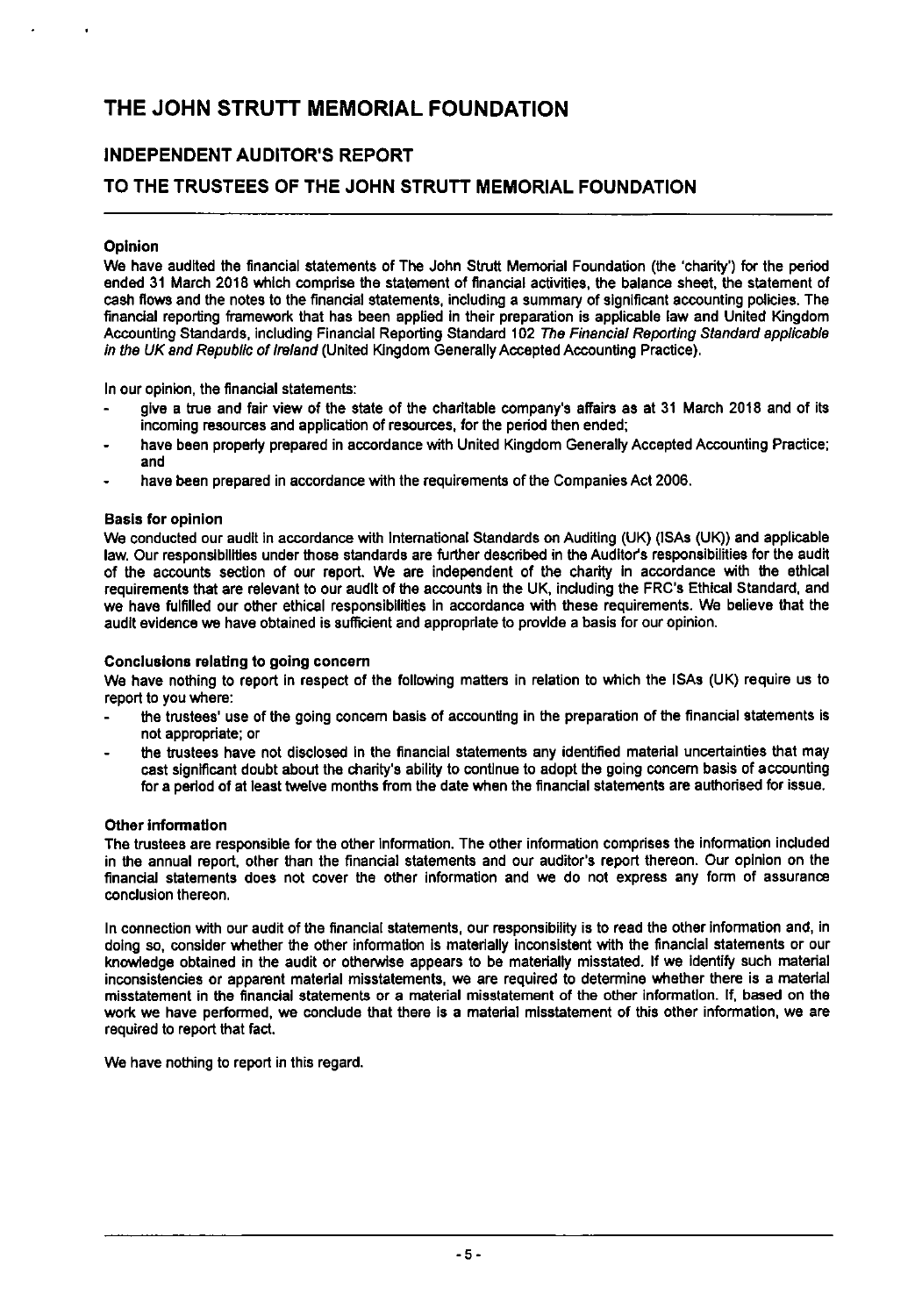## INDEPENDENT AUDITOR'S REPORT (CONTINUED) TO THE TRUSTEES OF THE JOHN STRUTT MEMORIAL FOUNDATION

### Matters on which we are required to report by exception

We have nothing to report in respect of the following matters in relation to which the Charities (Accounts and Reports) Regulations 2008 require us to report to you if, in our opinion:

- the information given in the financial statements is inconsistent in any material respect with the trustees' report; or
- sufficient accounting records have not been kept; or
- the financial statements are not in agreement with the accounting records; or
- we have not received all the information and explanations we require for our audit.

### Responsibilities of trustees

As explained more fully in the statement of trustees' responsibilities, the trustees, who are also the directors of the charity for the purpose of company law, are responsible for the preparation of the financial statements and for being satisfied that they give a true and fair view, and for such internal control as the trustees determine is necessary to enable the preparation of financial statements that are free from material misstatement, whether due to fraud or error.

In preparing the financial statements, the trustees are responsible for assessing the charity's ability to continue as a going concern, disclosing, as applicable, matters related to going concern and using the going concern basis of accounting unless the trustees either intend to liquidate the charitable company or to cease operations, or have no realistic alternative but to do so.

### Auditor's responsibilities for the audit of the financial statements

We have been appointed as auditors under section 144 of the Charities Act 2011 and report In accordance with the Act and relevant regulations made or having effect thereunder.

Our objectives are to obtain reasonable assurance about whether the financial statements as a whole are free from material misstatement, whether due to fraud or error, and to issue an auditor's report that includes our opinion. Reasonable assurance is a high level of assurance, but is not a guarantee that an audit conducted in accordance with ISAs (UK) will always detect a material misstatement when it exists. Misstatements can arise from fraud or error and are considered material If, individually or in the aggregate, they could reasonably be expected to influence the economic decisions of users taken on the basis of these financial statements.

A further descrlpfion of our responsibilities for the audit of the financial statements is located on the Financial Reporting Council's website at: http://www.frc.org.uk/auditorsresponsibilities. This description forms part of our auditor's report.

### Use of our report

This report is made solely to the charity's trustees, as a body, in accordance with part 4 of the Charities (Accounts and Reports) Regulations 2008. Our audit work has been undertaken so that we might state to the charity's trustees those matters we are required to state to them in an auditors' report and for no other purpose. To the fullest extent permitted by law, we do not accept or assume responsibility to anyone other than the charity and the charity's trustees as a body, for our audit work, for this report, or for the opinions we have formed.

kenneth Corby Linted<br>Kenneth Easby Limited ()

Chartered Accountants Statutory Auditor

19 November 2018

Oak House Market Place **Bedale** North Yorkshire DL8 1AQ

Kenneth Easby Limited is eligible for appointment as auditor of the charity by virtue of its eligibility for appointment as auditor of a company under of section 1212 of the Companies Act 2006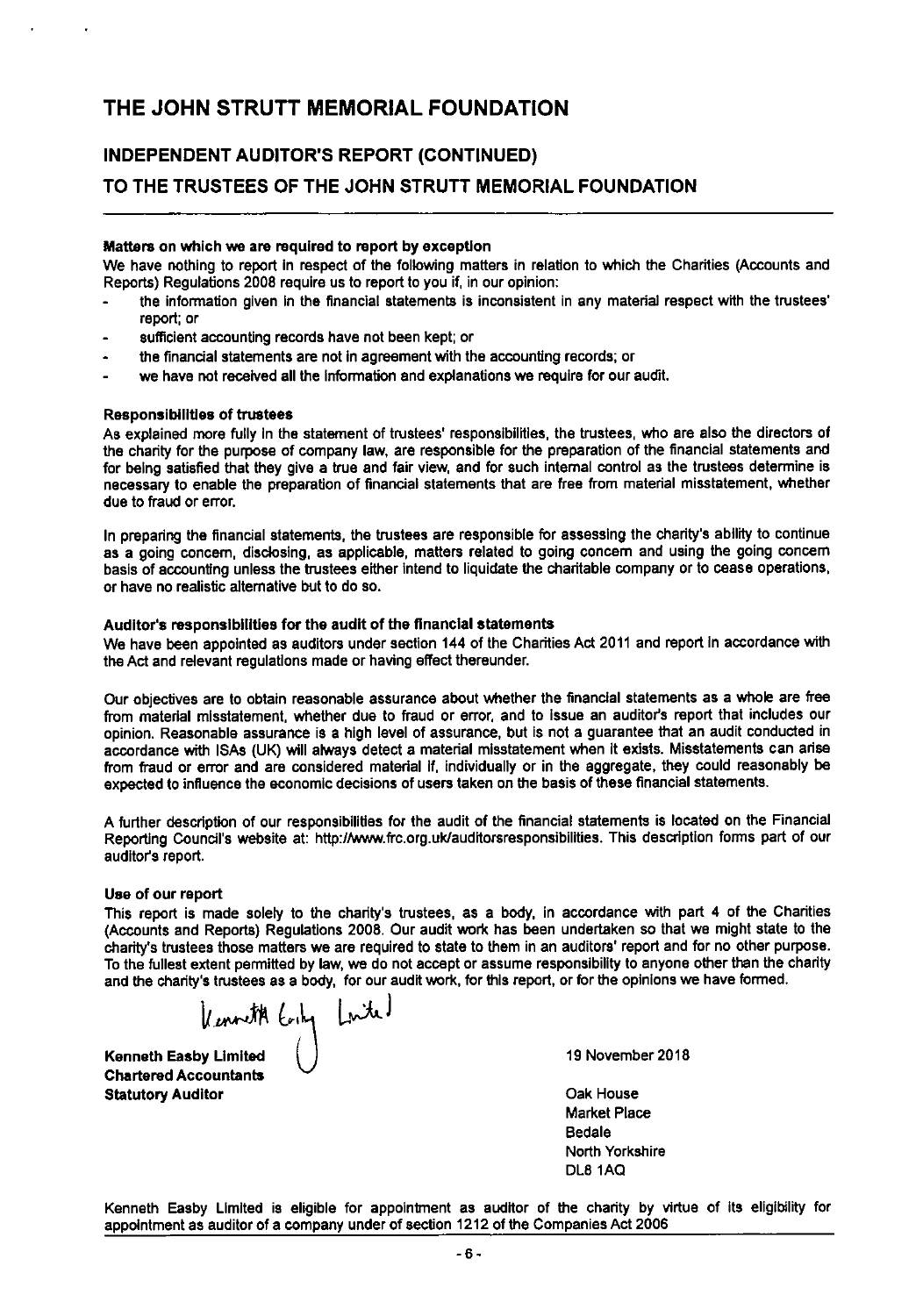$\ddot{\phantom{1}}$ 

### STATEMENT OF FINANCIAL ACTIVITIES INCLUDING INCOME AND EXPENDITURE ACCOUNT FOR THE PERIOD ENDED 31 MARCH 2018

|                                   |              | 2018      | 2017           |
|-----------------------------------|--------------|-----------|----------------|
|                                   | <b>Notes</b> | £         | £              |
| Income from:                      |              |           |                |
| Donations                         | 3            | 2,442,225 |                |
| Investments                       | 4            | 48,154    |                |
| <b>Total income</b>               |              | 2,490,379 |                |
| <b>Expenditure on:</b>            |              |           |                |
| Raising funds                     | 5            | 78,742    |                |
| <b>Charitable activities</b>      | 6            | 9,818     |                |
|                                   |              |           |                |
| <b>Total expenditure</b>          |              | 88,560    |                |
| Net gains/(losses) on investments | 9            | 1,230,300 |                |
|                                   |              |           |                |
| Net movement in funds             |              | 3,632,119 |                |
| Fund balances at 30 March 2017    |              |           |                |
| Fund balances at 31 March 2018    |              | 3,632,119 | $\blacksquare$ |

The statement of financial activities includes all gains and losses recognised in the period.

All income and expenditure derive from continuing activities.

The statement of financial activifies also complies with the requirements for an income and expenditure account under the Companies Act 2006.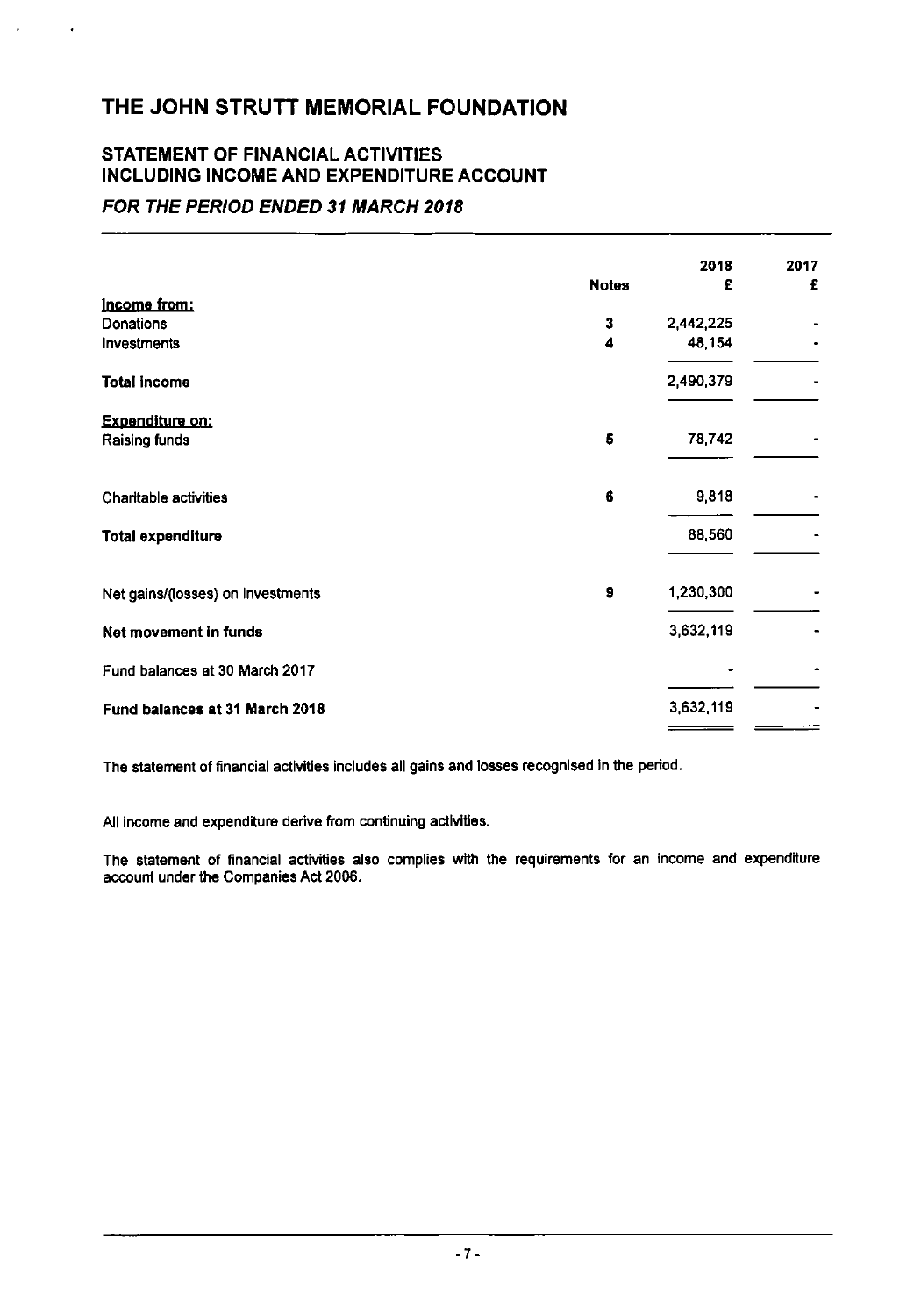### BALANCE SHEET

### AS AT 31 MARCH 2018

|                                       |              | 2018      |           | 2017 |   |
|---------------------------------------|--------------|-----------|-----------|------|---|
|                                       | <b>Notes</b> | £         | £         | £    | £ |
| <b>Fixed assets</b>                   |              |           |           |      |   |
| Investment properties                 | 10           |           | 3,670,500 |      |   |
| <b>Current assets</b>                 |              |           |           |      |   |
| <b>Debtors</b>                        | 11           | 2,734     |           |      |   |
| Cash at bank and in hand              |              | 37,447    |           |      |   |
|                                       |              | 40,181    |           |      |   |
| Creditors: amounts falling due within |              |           |           |      |   |
| one year                              | 12           | (78, 562) |           |      |   |
| Net current liabilities               |              |           | (38, 381) |      |   |
| Total assets less current liabilities |              |           | 3,632,119 |      |   |
|                                       |              |           |           |      |   |
| Income funds                          |              |           |           |      |   |
| <b>Unrestricted funds</b>             |              |           | 3,632,119 |      |   |
|                                       |              |           | 3,632,119 |      |   |
|                                       |              |           | ________  |      |   |

The company is entitled to the exemption from the audit requirement contained in section 477 of the Companies Act 2006, for the period ended 31 March 2018, although an audit has been canied out under section 144 of the Charities Act 2011. No member of the company has deposited a notice, pursuant to section 476, requiring an audit of these financial statements under the requirements of the Companies Act 2006.

The trustees acknowledge their responsibilities for ensuring that the charity keeps accounting records which comply with section 386 of the Act and for preparing financial statements which give a true and fair view of the state of affairs of the company as at the end of the financial year and of its incoming resources and application of resources, including its income and expenditure, for the financial year in accordance with the requirements of sections 394 and 395 and which otherwise comply with the requirements of the Companies Act 2006 relating to financial statements, so far as applicable to the company.

These financial statements have been prepared in accordance with the provisions applicable to companies subject to the small companies regime.

The financial statements were approved by the Trustees on 19 November 2018

Lis Dobale

Mr R F De Robeck **Trustee** 

Company Registration No. 07986650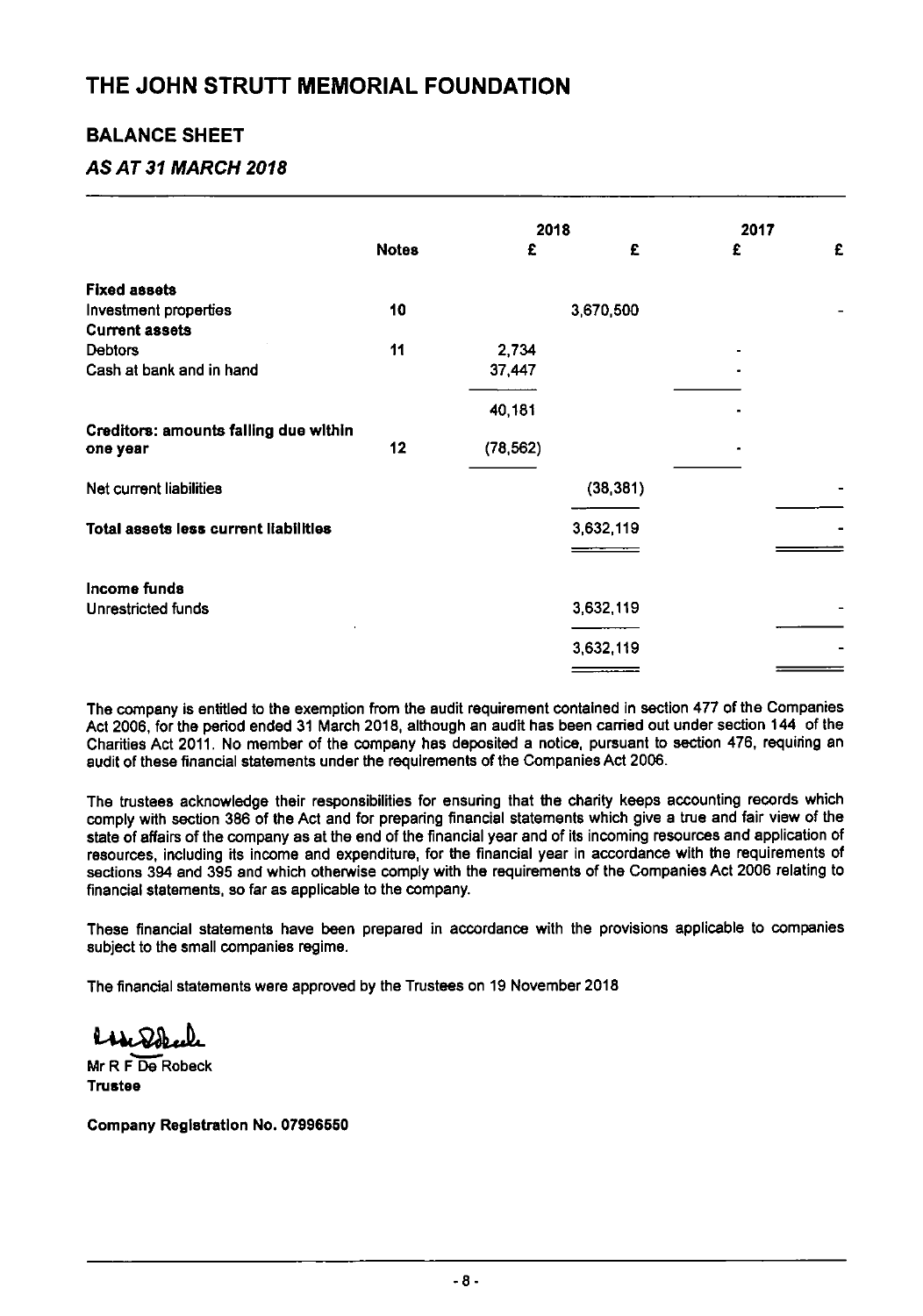## STATEMENT OF CASH FLOWS

 $\mathbf{a} = \mathbf{a} \times \mathbf{a}$ 

### FOR THE PERIOD ENDED 31 MARCH 2018

|                                                           |              | 2018   |           | 2017 |   |
|-----------------------------------------------------------|--------------|--------|-----------|------|---|
|                                                           | <b>Notes</b> | £      | £         | £    | £ |
| Cash flows from operating activities                      |              |        |           |      |   |
| Cash absorbed by operations                               | 14           |        | (80, 707) |      |   |
| <b>Investing activities</b>                               |              |        |           |      |   |
| Rental income from investment property                    |              | 48,154 |           |      |   |
|                                                           |              |        |           |      |   |
| Net cash generated from/(used in)<br>investing activities |              |        | 48,154    |      |   |
| <b>Financing activities</b>                               |              |        |           |      |   |
| Proceeds from borrowings                                  |              | 70,000 |           |      |   |
| Net cash generated from/(used in)                         |              |        |           |      |   |
| financing activities                                      |              |        | 70,000    |      |   |
|                                                           |              |        |           |      |   |
| Net increase in cash and cash equivalents                 |              |        | 37,447    |      |   |
| Cash and cash equivalents at beginning of period          |              |        |           |      |   |
|                                                           |              |        |           |      |   |
| Cash and cash equivalents at end of period                |              |        | 37,447    |      |   |
|                                                           |              |        |           |      |   |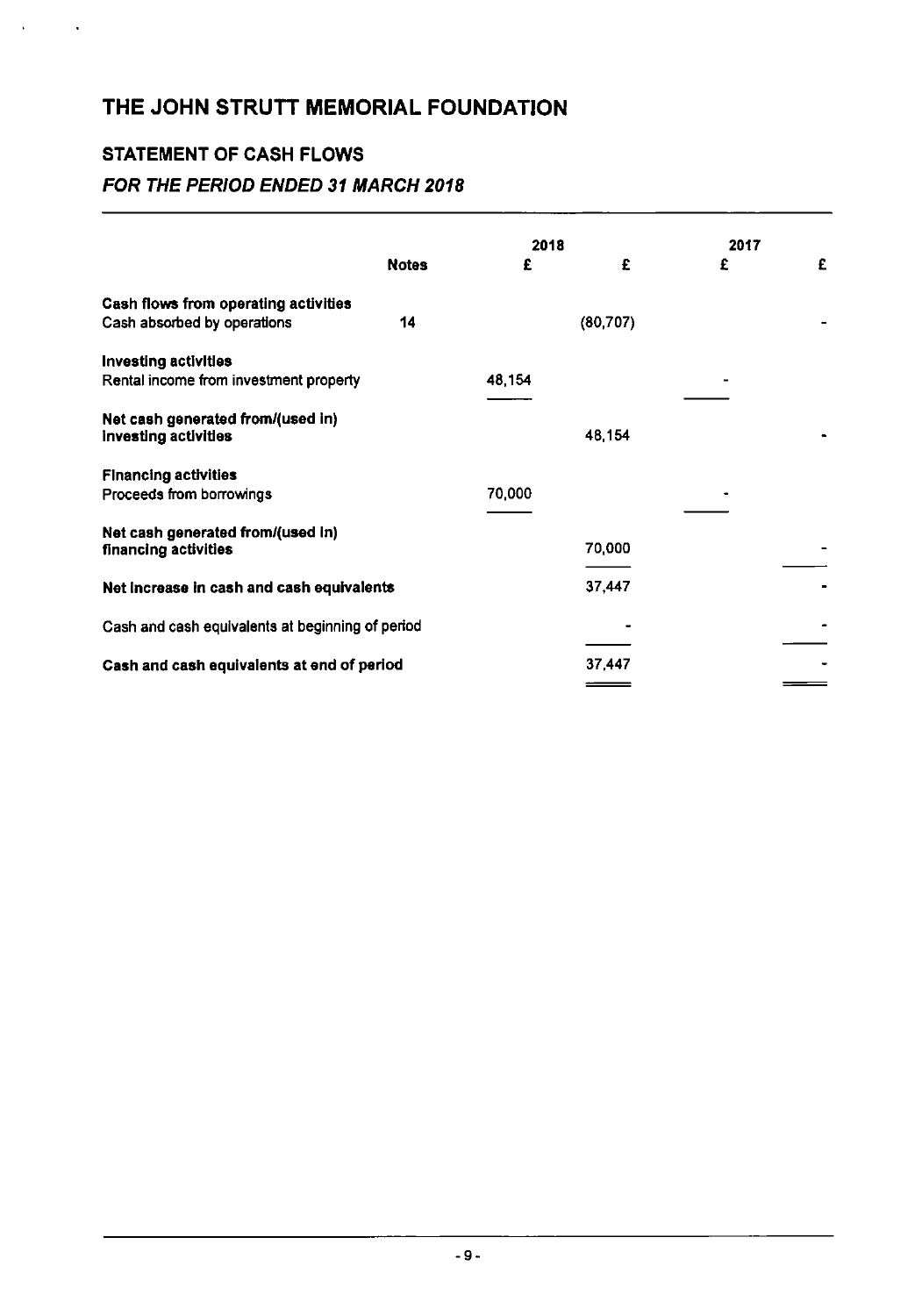## NOTES TO THE FINANCIAL STATEMENTS FOR THE PERIOD ENDED 31 MARCH 2018

#### $\mathbf{1}$ Accounting policies

### Charity Information

The John Strutt Memorial Foundation is a private company fimlted by guarantee incorporated in England and Wales. The registered office is c/o John G Hills, The Estate Office, Leyburn, North Yorkshire, DL8 5EW.

### 1.1 Accounting convention

The financial statements have been prepared in accordance with the charity's Memorandum and Articles of Association, the Companies Act 2006 and 'Accounting and Reporting by Charities: Statement of Recommended Practice applicable to charities preparing their accounts in accordance with the Financial Reporting Standard applicable in ths UK and Republic of Ireland (FRS 102)" (as amended for accounting periods commencing from 1 January 2016). The charity is a Public Benefit Entity as defined by FRS 102.

The financial statements are prepared in sterling, which is the functional currency of the charity. Monetary amounts in these financial statements are rounded to the nearest £.

The financial statements have been prepared under the historical cost convention, modified to include the revaluation of investment properties at fair value. The principal accounting policies adopted are set out below.

### 1.2 Going concern

At the time of approving the financial statements, the trustees have a reasonable expectation that the charity has adequate resources to continue in operational existence for the foreseeable future. Thus the trustees continue to adopt the going concern basis of accounting in preparing the financial statements.

### 1.3 Charitable funds

Unrestricted funds are available for use at the discretion of the trustees in furtherance of their charitable objectives unless the funds have been designated for other purposes.

### 1.4 Incoming resources

Income is recognised when the charity is legally entitled to It afier any performance conditions have been met, the amounts can be measured reliably, and it is probable that income will be received.

Cash donations are recognised on receipt. Other donations are recognised once the charity has been notified of the donation, unless performance conditions require deferral of the amount. Income tax recoverable in relation to donations received under Gift Aid or deeds of covenant is recognised at ths time of the donation.

Investment income, in the form of investment dividends and rental income, is recognised when receivable by the charity.

### 1.5 Resources expended

Resources expended are included in the Statement of Financial Activities on an accruals basis, indusive of any VAT which cannot be recovered.

Expenditure on raising funds represent those costs associated with generating the investment income.

### 1.6 Investment properties

Investment property, which is property held to sam rentals and/or for capital appreciation, is initially recognised at cost, which includes the purchase cost and any directly attributable expenditure. Subsequently it is measured at fair value at the reporting end date. The surplus or deficit on revaluation is recognised in profit or loss.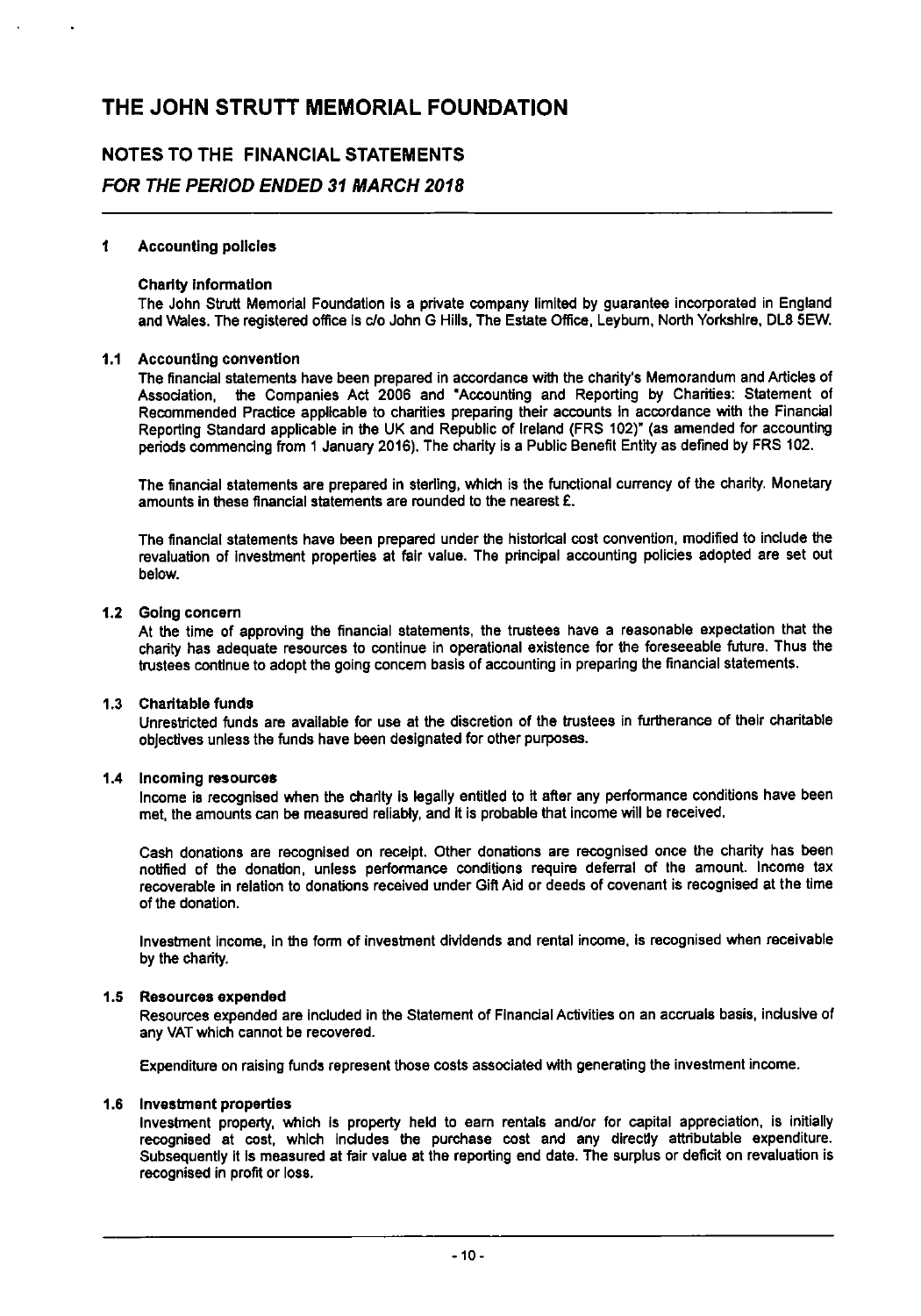### NOTES TO THE FINANCIAL STATEMENTS (CONTINUED) FOR THE PERIOD ENDED 31 MARCH 2018

### 2 Critical accounting estimates and judgements

In the application of the charity's accounting policies, the trustees are required to make Judgements, estimates and assumptions about the carrying amount of assets and liabilities that are not readily apparent from other sources. The estimates and associated assumptions are based on historical experience and other factors that are considered to be relevant. Actual results may difier from these estimates.

The estimates and underlying assumptions are reviewed on an ongoing basis. Revisions to accounting estimates are recognised in the period in which the estimate is revised where the revision affects only that period, or in the period of the revision and future periods where the revision affects both current and future periods.

### Key sources of estimation uncertainty

The following judgements (apart from those involving estimates) have had the most significant effect on amounts recognised in the financial statements.

#### Investment properties

The company carries its investment property at fair value, with changes in fair value being recognised in net income/(expenditure). The company engaged an Independent valuation specialist to determine the fair value in the current year which represents the value included within the balance sheet of £3,670,500. The valuer used a valuation technique based on comparable market data, and the fair value is therefore most sensitive to comparable market prices in the local area.

#### 3 Donations

|   |                                                         | 2018      | 2017 |
|---|---------------------------------------------------------|-----------|------|
|   |                                                         | £         | £    |
|   | Donations and gifts                                     | 2,442,225 |      |
|   |                                                         |           |      |
|   | Donations and gifts<br>Donations of investment property | 2,440,200 |      |
|   | Other donations                                         | 2,025     |      |
|   |                                                         | 2,442,225 |      |
| 4 | Investments                                             |           |      |
|   |                                                         | 2018      | 2017 |
|   |                                                         | £         | £    |
|   | Rental income                                           | 48,154    |      |
|   |                                                         |           |      |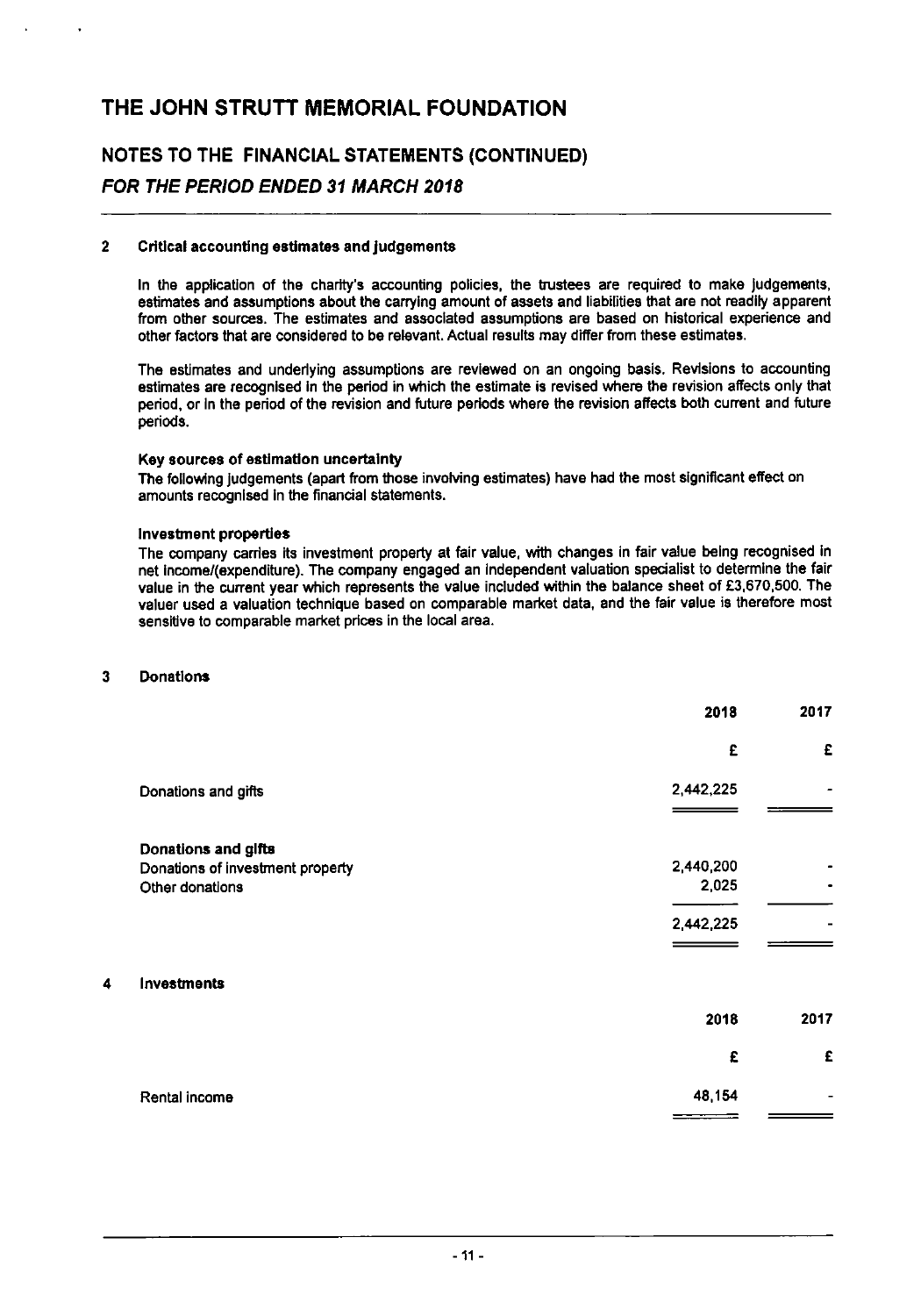## NOTES TO THE FINANCIAL STATEMENTS (CONTINUED) FOR THE PERIOD ENDED 31 MARCH 2018

### 5 Raising funds

 $\cdot$ 

|   |                                     | 2018   | 2017 |
|---|-------------------------------------|--------|------|
|   |                                     | £      | £    |
|   | Investment property expenditure     |        |      |
|   | Investment property running costs   | 19,076 |      |
|   | Investment property management fees | 21,139 |      |
|   | Investment property repairs         | 38.527 |      |
|   |                                     | 78,742 |      |
|   |                                     |        |      |
| 6 | <b>Charitable activities</b>        |        |      |
|   |                                     | 2018   | 2017 |
|   |                                     | £      | £    |
|   | Support costs                       | 9,818  |      |
|   |                                     |        |      |

Support costs includes amounts payable to the auditor of £4,000 for audit fees.

### 7 Trustees

None of the trustees (or any persons connected with them) received any remuneration or benefits from the charity during the period in their role as trustee.

### 8 Employees

There were no employees during the period.

### 9 Net gains/(losses) on investments

|                                      | 2018      | 2017      |
|--------------------------------------|-----------|-----------|
|                                      | £         | £         |
| Revaluation of investment properties | 1,230,300 | $\bullet$ |
|                                      |           |           |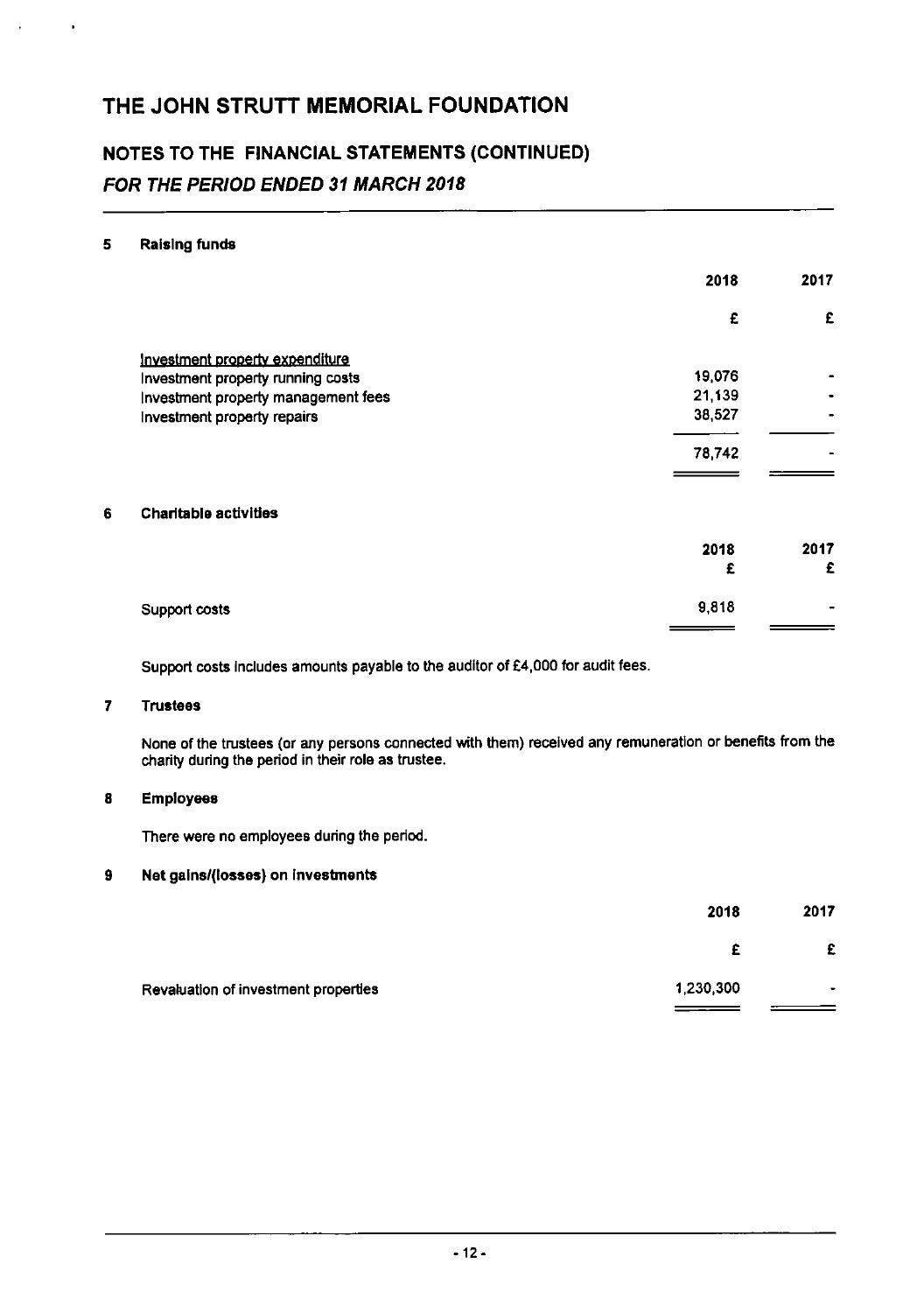### NOTES TO THE FINANCIAL STATEMENTS (CONTINUED) FOR THE PERIOD ENDED 31 MARCH 2018

### 10 Investment property

 $\bullet$ 

|                                                    | 2018      |
|----------------------------------------------------|-----------|
|                                                    | £         |
| <b>Fair value</b>                                  |           |
| At 30 March 2017                                   |           |
| <b>Additions</b>                                   | 2,440,200 |
| Net gains or losses through fair value adjustments | 1,230,300 |
| At 31 March 2018                                   | 3,670,500 |
|                                                    |           |

The fair value of the investment property has been arrived at on the basis of a valuation cerned out at 31 March 2018 by Art & Associates Limited, who are independent to the company. The valuations for investment property were made in light of current market conditions and taking into consideration any tenancies currently in place.

### 11 Debtors

|    |                                                | 2018   | 2017 |
|----|------------------------------------------------|--------|------|
|    | Amounts falling due within one year:           | £      | £    |
|    | Prepayments and accrued income                 | 2,734  |      |
|    |                                                |        |      |
| 12 | Creditors: amounts falling due within one year |        |      |
|    |                                                | 2018   | 2017 |
|    |                                                | £      | £    |
|    | Other loans                                    | 70,000 |      |
|    | <b>Trade creditors</b>                         | 1,311  |      |
|    | Other creditors                                | 825    |      |
|    | Accruals and deferred income                   | 6,426  |      |
|    |                                                | 78,562 |      |
|    |                                                |        |      |